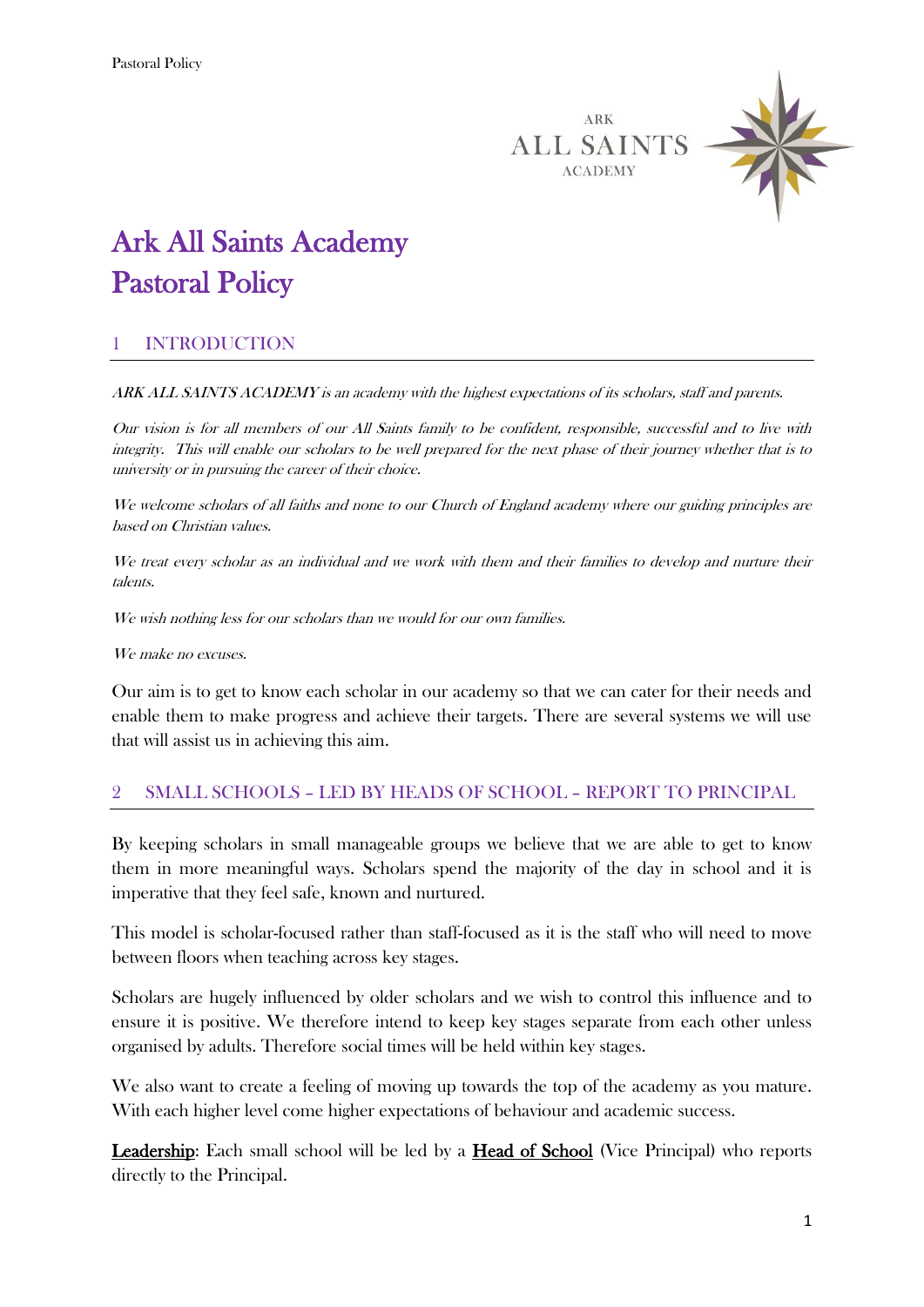#### Pastoral Policy

### Their responsibilities are:

- To line-manage the Pastoral Directors (one per year group) and ensure consistency and standards across the year groups.
- To work with the other HOS to ensure standards and consistency across schools.
- To work with HODs and 2Ics to ensure that progress is being made and to review standards of teaching within their schools.
- To carry out lesson observations and learning walks as agreed by the academy.
- To communicate the shared ethos and culture of the academy to scholars, staff and parents e.g. through assemblies, newsletter contributions, walking the walk, and briefings.
- To provide the necessary support and structure so that teachers are able to teach and scholars are able to learn.
- To maintain calm and a sense of purpose in all areas of their school.
- To maintain a safe learning environment for all.
- To work with stakeholders and external agencies as directed by the Principal to support all aspects of the academy's mission.
- To meet the academy's attendance target.
- To ensure that each scholar meets their targets and to provide interim support and programmes to support this.
- To work within the behaviour for learning and rewards policy.
- To report to the Principal on a daily basis.
- To prepare reports for governors meetings.
- To work with staff to develop scholars in their talents.
- To be vigilant and report any CP concerns to the safeguarding officer / Principal.
- To share good news items.

Their team consists of:

## 2.1 Pastoral Director – one per year group who report to Head of School (VP)

Whose responsibilities are:

- To ensure that teachers are able to teach by establishing clear behaviour for learning expectations through systems and routines and by following up on sanctions and rewards.
- To use data to monitor the progress of each scholar and to organise the support necessary for scholars who are behind in their progress:
	- $\checkmark$  Work with parents
	- $\checkmark$  Arrange mentoring
	- $\checkmark$  Lead on academic intervention and monitor its impact
	- $\checkmark$  Work with other agencies
	- $\checkmark$  Work with Head of Key Stage to ensure that the needs of each scholar is met and that they achieve their targets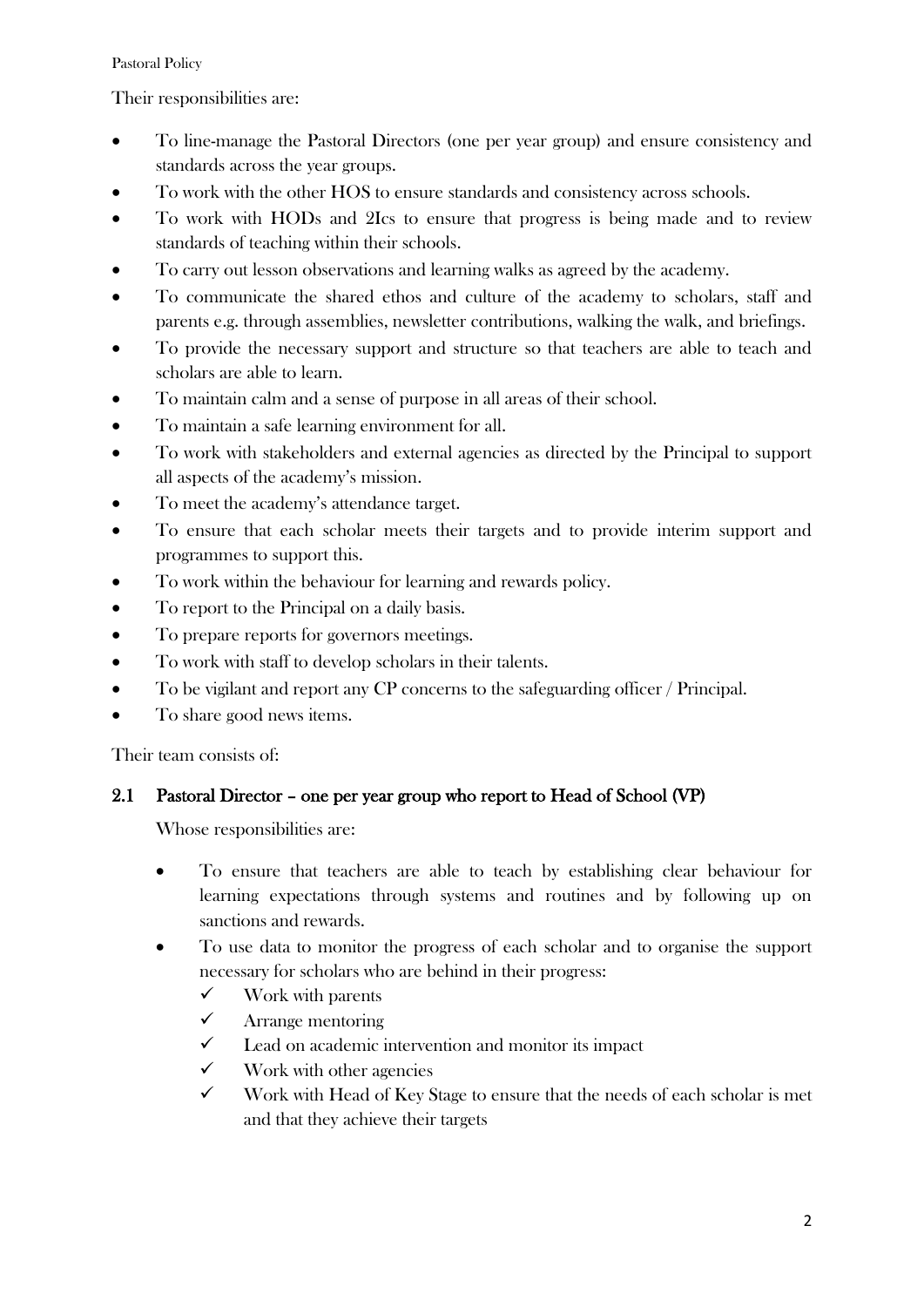- To develop and sustain a year group identity through assemblies, collective worship and pastoral tutor programme
- To build positive and supportive relationships with parents
- To work with stakeholders and outside agencies to secure the right support for scholars and parents
- To be vigilant and report any CP concerns to the Safeguarding Manager.

Note: See 'Lines of accountability' to understand how academic structure works with the pastoral structure

### 2.2 Academic tutors – report to Pastoral Director

The year group will be placed in reading groups, which will also function as Academic Tutor Groups. Their main duty is to monitor daily how their tutees are coping each day. Academic tutors can be seen as the 'foster parents' of the pastoral system. The scholars are temporarily in their care for those 7/8 hours and these adults are responsible for their mental, emotional, physical and academic welfare within that time.

It is the responsibility of the academic tutor to:

- check-in on their scholars throughout the day
- be aware and act on any infringement of the behaviour for learning rules
- communicate with parents re any issues or good news
- build good working relationships with parents
- support the academy's attendance target by challenging any absences
- insist on 100% adherence to uniform and equipment rules and report immediately to the PD any deviation
- check on homework re completion
- be aware of issues outside of the academy that may impact on a scholar and to communicate this with PD
- hold a formal moment of reflection at every pastoral tutor period

Ark All Saints Academy is organised around scholars not teachers. Ark All Saints Academy will be split into three small schools: (Years 7 and 8, Years 9 and 10, Years 11- 13). Each key stage will have lunch separately and will be educated as much as possible on separate floors of the building. The key stages have been placed in order of progression through the building with key stage 5 at the top.

Scholars will only have to move out of their 'schools' for Science and Maths which will be on Floor B, Art, Drama, PE, SEN, Technology and Music.

#### 3 HOUSE SYSTEM – LED BY HEADS OF HOUSES – REPORT TO PRINCIPAL

Houses develop the culture of our academy and embed the school values through competition and the joy factor. To be part of a house is to be part of a family.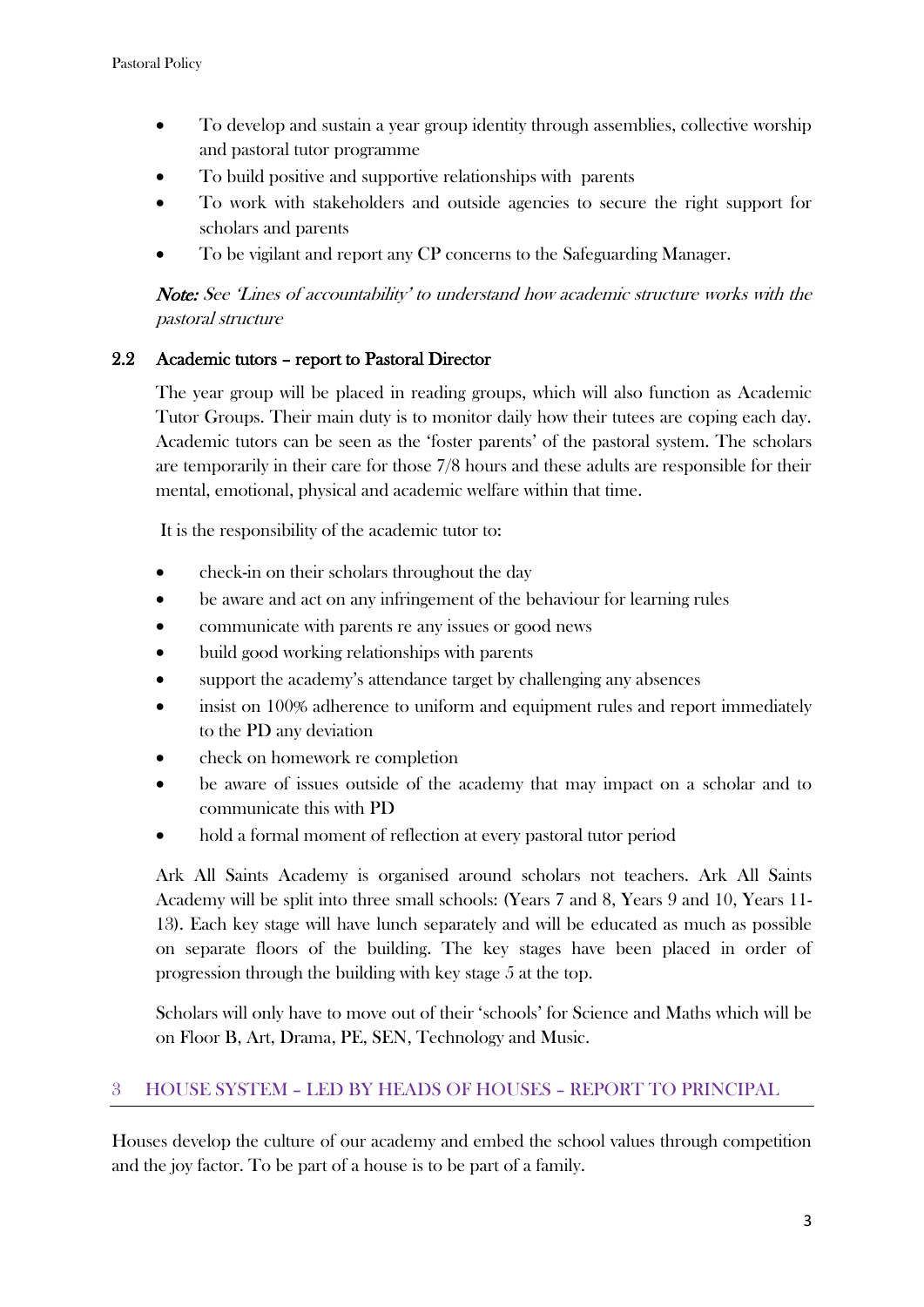#### Pastoral Policy

House systems create opportunities for positive competition between scholars which go across ages. It is one way of bringing scholars together in a positive and adult manner thus ensuring their interactions are safe and positive. The end of year prize will be won through co-operation and through individual acts demonstrating, in a positive way, that our actions have consequences and affect others. We will also regularly reinforce our values by rewarding scholars who demonstrate these.

Points will be awarded for positive contributions to academy and community life that promote the values of confidence, responsibility, success and integrity. Points will be awarded for 100% attendance, punctuality and homework. Points will also be awarded for progress made above expectations and for acts of valour and kindness – going the extra mile. Participation in sports days and music events as well other opportunities for scholars to use their talents will all be point-winning chances.

The four houses are named after 'modern day saints' whose lives reflect the values of Ark All Saints Academy – confidence, being responsible, being successful and living with integrity. Each 'saint' also represents a different aspect of our world community.

They are:

- Dr Barnardo
- Edith Cavell
- Pandita Ramabai
- Desmond Tutu

Each House will have 200 scholars once Ark All Saints Academy is full.

## 4 DEVELOPING TALENTS/ENRICHMENT – LED BY ENRICHMENT COORDINATOR – REPORT TO PRINCIPAL

We believe that everyone has at least one talent. At Ark All Saints Academy we aim to find that talent and to support the scholar to develop it. We aim to have a programme that enhances each of the talents we find. Once 'discovered' we will reward and celebrate based on the way that talent enhances our community.

Enrichment will run every day of the week from 3.30 – 5.30. Teachers will staff the enrichment activities. Each Year 7 scholar will be encouraged to participate in at least one activity and attendance will add to the house points system.

## 5 ACCESS TO ALL – LED BY ALL STAFF – MONITORED BY PRINCIPAL'S PA

Inclusion in this instance refers to the intention that all scholars will fully participate in the life of the academy. At Ark All Saints Academy we believe that belonging is being a part of the team and this is essential in communities. We believe that when people feel a sense of belonging, they feel attachment and therefore they feel responsibility for their surroundings and community.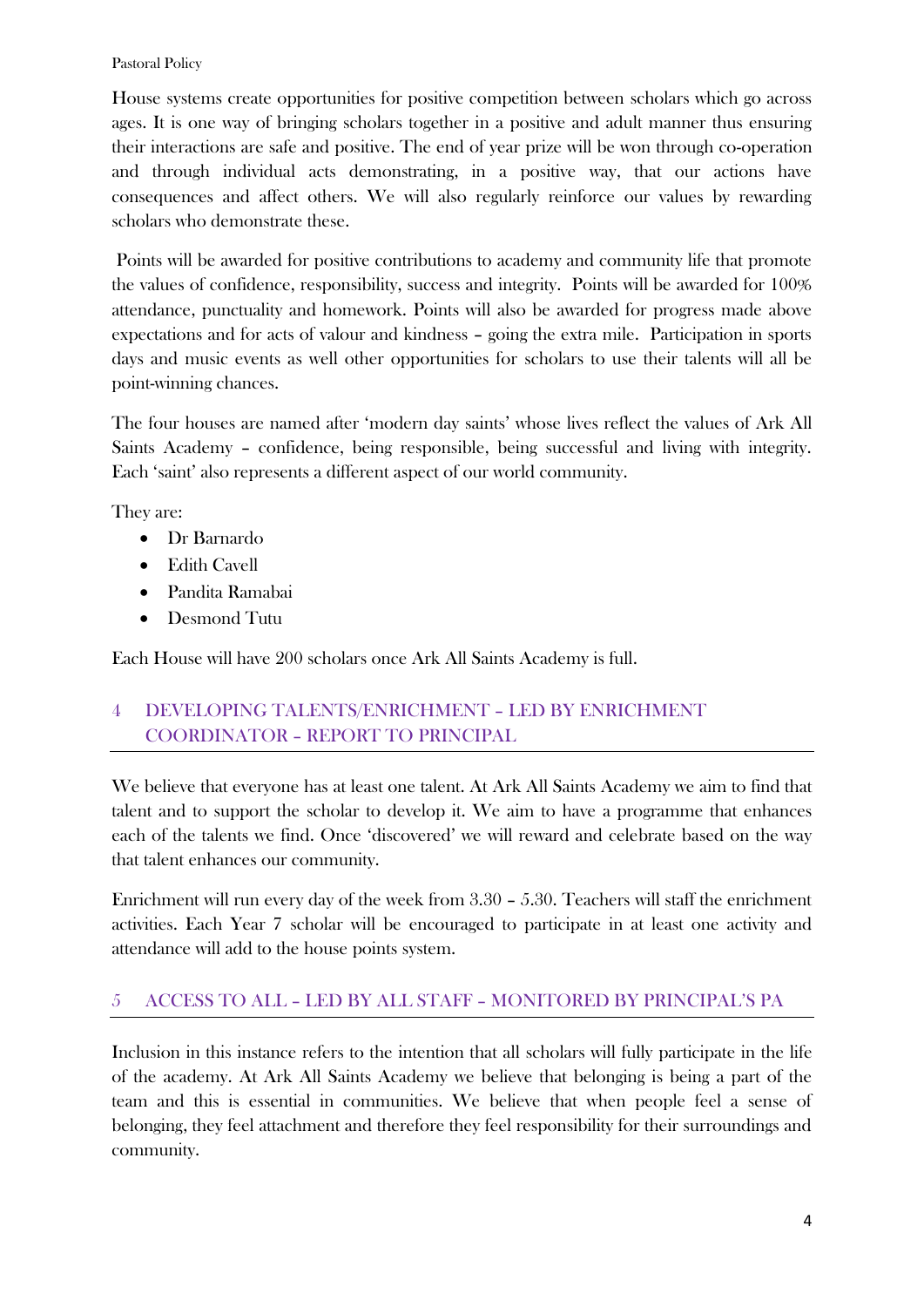#### Pastoral Policy

The pastoral team will monitor inclusivity. We will ensure that all members of our community are represented in all events, we will support all scholars in making progress and we will work with all groups to ensure that they feel members of the community. Shout-outs will be recorded.

Scholars will have a voice through scholar forum and prefect opportunities. Scholars will feel represented by seeing their peers at events. We will show that we value each as individuals by celebrating individual achievements at assemblies.

Each pastoral tutor will hold a register on which they will record when and how their tutees participated and contributed in the life of the academy. Points will be awarded for these.

Different ways scholars can do this are:

- Taking part in assemblies
- Contributing to the academy newsletter
- Stewardship at events
- Performing at events
- Helping at lunch
- Helping in the ILRC
- Being part of a team or group such as music, drama or sports
- Being a part of Scholar Voice
- As a peer mentor